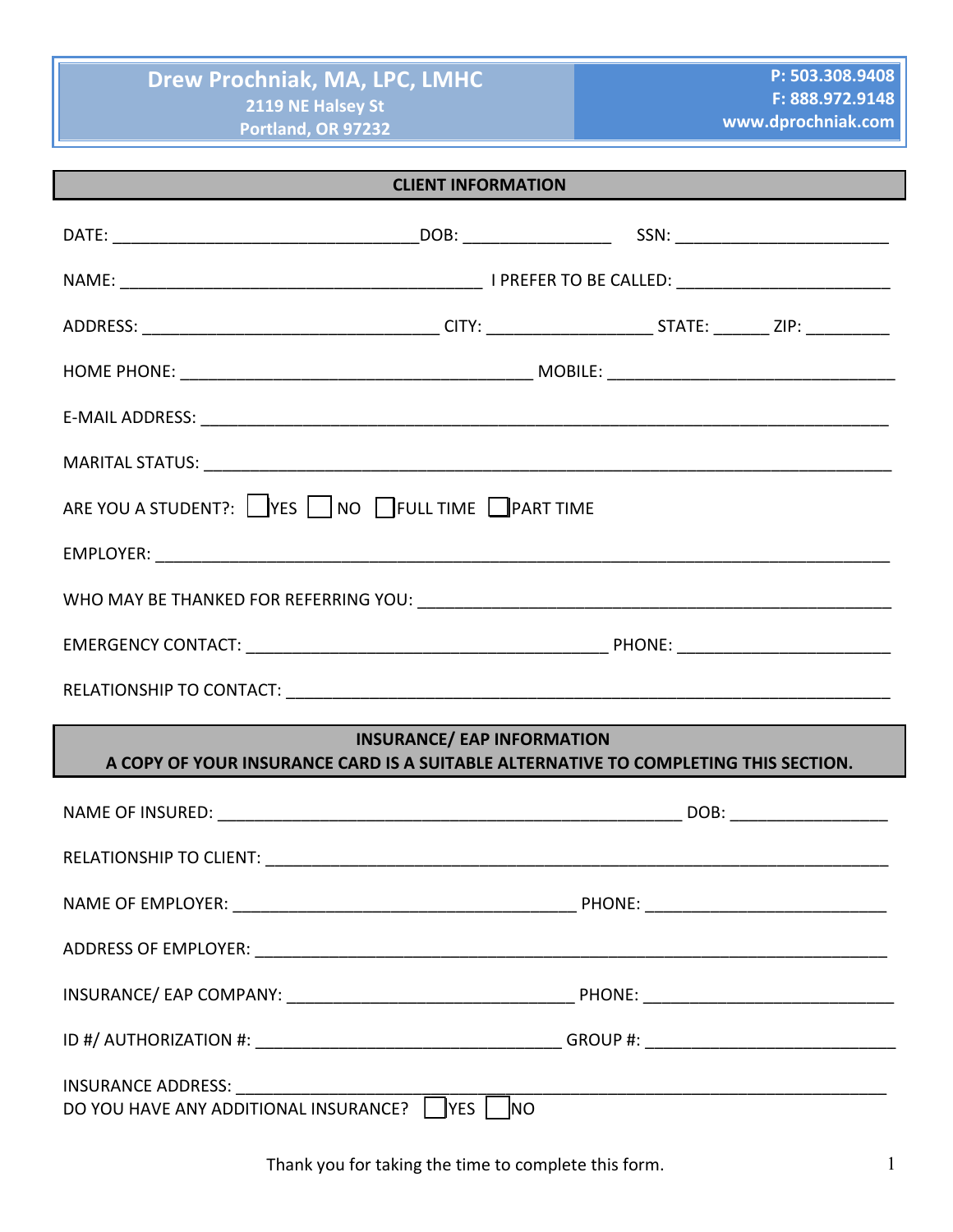NAME: where the contract of the contract of the contract of the contract of the contract of the contract of the contract of the contract of the contract of the contract of the contract of the contract of the contract of th

### **REASON(S) FOR VISIT**

Describe your concerns/ reasons for seeking treatment.

Describe any recent changes that may contribute to this concern:

Why do you think you have this issue?

When did you first experience this issue?

### **PLEASE PROVIDE THE NAMES, AGES AND RELATIONSHIP TO THOSE LIVING WITH YOU:**

| <b>NAME</b> | AGE | RELATIONSHIP |
|-------------|-----|--------------|
|             |     |              |
|             |     |              |
|             |     |              |
|             |     |              |
|             |     |              |
|             |     |              |

### **PLEASE LIST THE NAMES AND AGES OF ANY CHILDREN NOT LIVING WITH YOU:**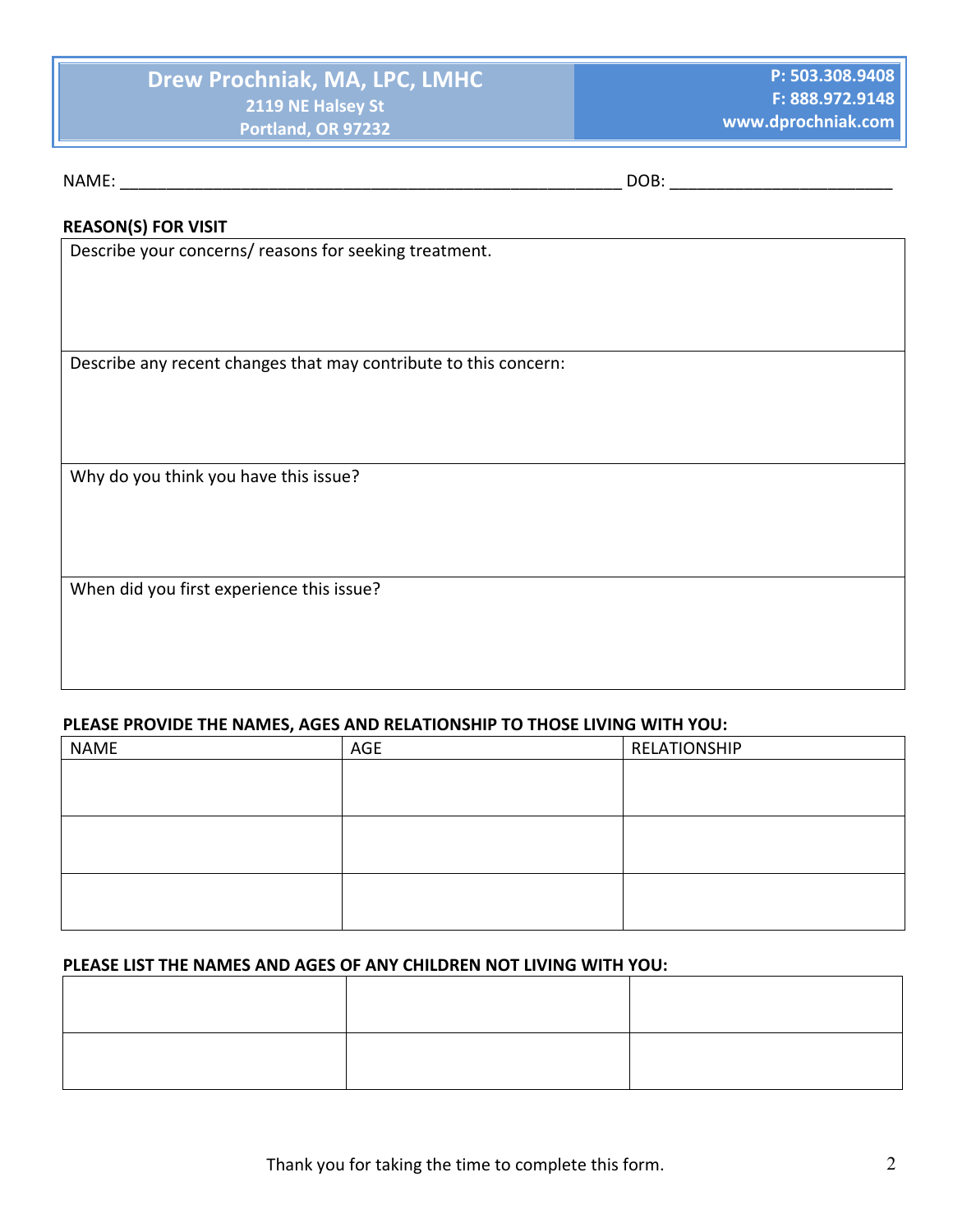| Have you ever been psychiatrically hospitalized:<br><b>Yes</b><br>lNo |
|-----------------------------------------------------------------------|
| When?<br>Where?                                                       |
|                                                                       |
| Why?                                                                  |
| Have you ever attempted suicide?   Yes<br>When?<br> No                |
|                                                                       |
| Do you have current suicide ideation?   Yes<br>No                     |
| Do you have a current plan for suicide? $ $ Yes<br><b>No</b>          |
| Do you currently have the means to complete this plan?<br>lYes<br> No |
| Have you ever engaged in self-harm behavior? $\Box$ Yes<br>lNo        |
| When?                                                                 |
|                                                                       |
| How?                                                                  |
|                                                                       |

Have you been diagnosed with mental health/ psychiatric problems in the past?  $\Box$  Yes  $\Box$  No

# PLEASE LIST AND OTHER OUTPATIENT MENTAL HEALTH TREATMENT (E.G. THERAPY, MEDICATION **MANAGEMENT BY PCP OR PSYCHIATRIC PROVIDER)**

| Name/ Place | Approx. Dates | Diagnosis/Outcome |
|-------------|---------------|-------------------|
|             |               |                   |
|             |               |                   |
|             |               |                   |
|             |               |                   |
|             |               |                   |
|             |               |                   |

### PLEASE LIST MEDICATIONS YOU ARE CURRENTLY TAKING FOR MENTAL HEALTH REASONS.

| Name of Medication | How long have you taken it? | Usefulness/Side Effects/Concerns? |
|--------------------|-----------------------------|-----------------------------------|
|                    |                             |                                   |
|                    |                             |                                   |
|                    |                             |                                   |
|                    |                             |                                   |
|                    |                             |                                   |
|                    |                             |                                   |
|                    |                             |                                   |
|                    |                             |                                   |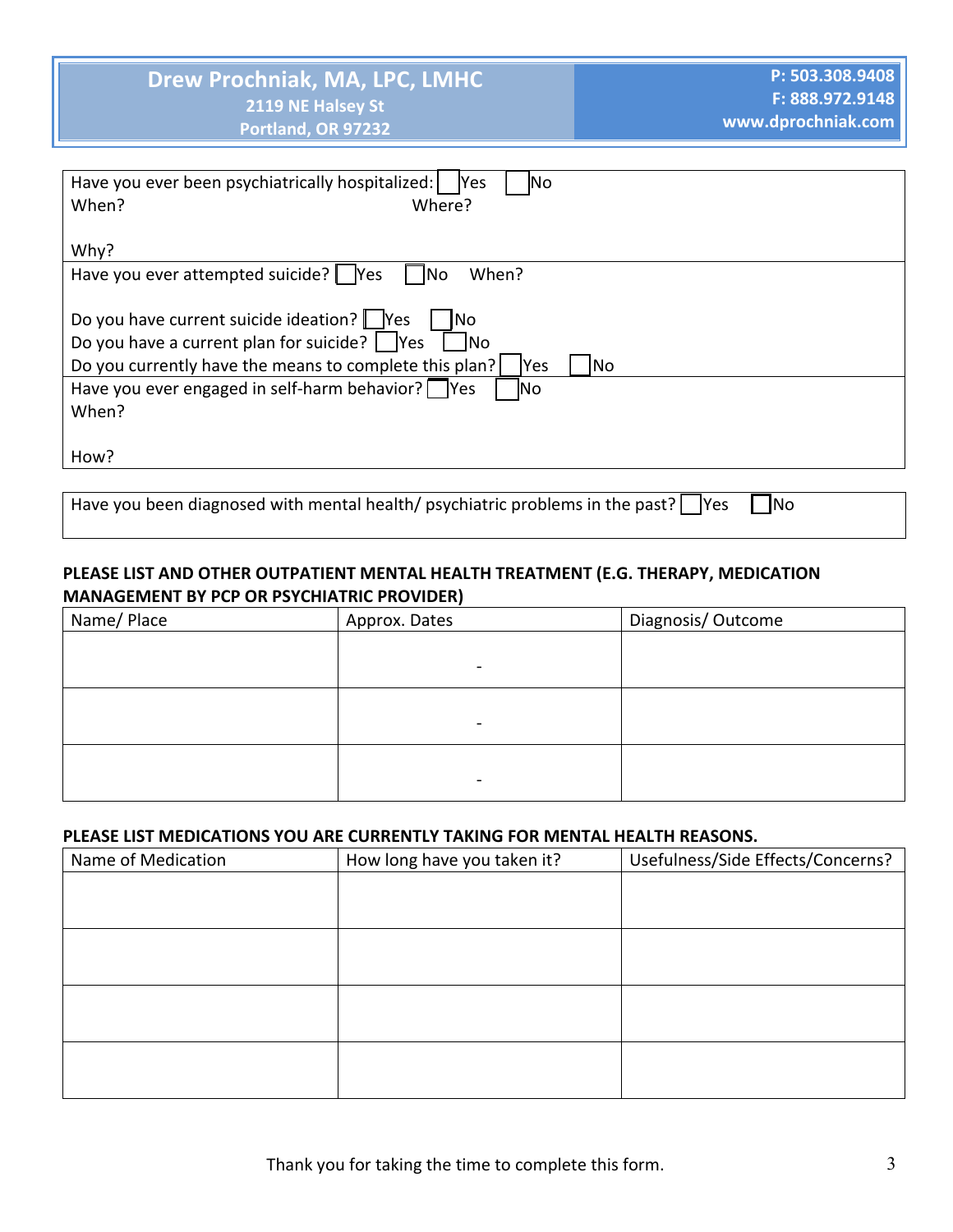### HAVE YOU EXPERIENCED PROBLEMS (PAST OR PRESENT) WITH ANY OF THE FOLLOWING?

| Drugs  Gambling Sex/Love Addiction   Food   Loved One's Addictions<br>Alcoholl |  |
|--------------------------------------------------------------------------------|--|
| Pornography<br>Other:<br>  None                                                |  |

### WHILE YOU WERE GROWING UP, DURING YOUR FIRST 18 YEARS OF LIFE:

| Did a parent or other adult in the household <b>often</b> swear at you, insult you, put you down, | Yes        | No        |
|---------------------------------------------------------------------------------------------------|------------|-----------|
| or humiliate you OR act in a way that made you afraid that you might be physically hurt?          |            |           |
| Did a parent or other adult in the household often push, grab, slap, or throw something at        | Yes        | Νo        |
| you OR ever hit you so hard that you had marks or were injured?                                   |            |           |
| Did an adult or person at least 5 years older than you ever touch or fondle you or have you       | Yes        | No        |
| touch their body in a sexual way OR try to or actually have oral, anal, or vaginal sex with       |            |           |
| you?                                                                                              |            |           |
| Did you often feel that no one in your family loved you or thought you were important or          | Yes        | No        |
| special OR your family didn't look out for each other, feel close to each other, or support       |            |           |
| each other?                                                                                       |            |           |
| Did you often feel that you didn't have enough to eat, had to wear dirty clothes, and had         | <b>Yes</b> | No        |
| no one to protect you OR your parents were too drunk or high to take care of you or take          |            |           |
| you to the doctor if you needed it?                                                               |            |           |
| Were your parents ever separated or divorced?                                                     | Yes        | No        |
| Was your mother or stepmother: often pushed, grabbed, slapped, or had something                   | Yes        | No        |
| thrown at her OR sometimes or often kicked, bitten, hit with a fist, or hit with something        |            |           |
| hard? OR ever repeatedly hit over at least a few minutes or threatened with a gun or              |            |           |
| knife?                                                                                            |            |           |
| Did you live with anyone who was a problem drinker or alcoholic or who used street                | Yes        | Νo        |
| drugs?                                                                                            |            |           |
| Was a household member depressed or mentally ill or did a household member attempt                | Yes        | No        |
| suicide?                                                                                          |            |           |
| Did a household member go to prison?                                                              | Yes        | <b>No</b> |

**TOTAL "YES"** \_\_\_\_\_\_\_\_\_\_\_\_

| I have been exposed to death, threatened death, actual or threatened serious injury or actual or         |  |  |  |  |
|----------------------------------------------------------------------------------------------------------|--|--|--|--|
| threatened sexual violence in one of the following ways:                                                 |  |  |  |  |
| Direct Exposure                                                                                          |  |  |  |  |
| Witnessing the trauma                                                                                    |  |  |  |  |
| Learning that a relative or close friend was exposed to a trauma                                         |  |  |  |  |
| Indirect exposure to aversive details of the trauma, usually in the course of professional duties        |  |  |  |  |
|                                                                                                          |  |  |  |  |
| Excessive anxiety and worry occurring more days than not for at least 6 months, about a number of events |  |  |  |  |
| or activities (such as work or school performance).                                                      |  |  |  |  |

Difficulty controlling the worry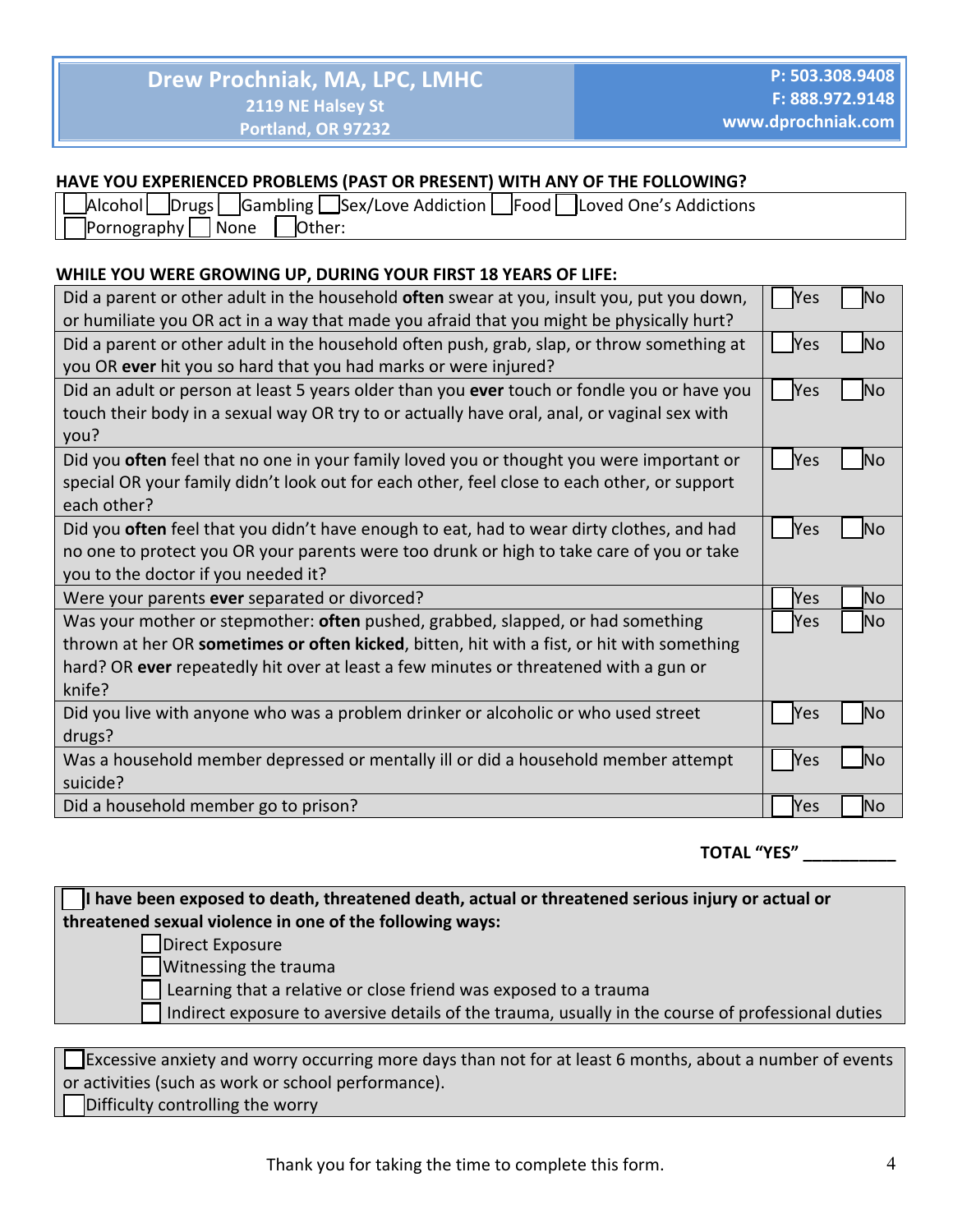### **MENTAL HEALTH/ PSYCHIATRIC HISTORY**

Please mark any symptoms you believe you experience Currently or in the Past.

| P |                                       | C | P |                         | D |                                    |
|---|---------------------------------------|---|---|-------------------------|---|------------------------------------|
|   | Depressed/sad mood                    |   |   | <b>Muscle Tension</b>   |   | <b>Relationship Problems</b>       |
|   | <b>Reduced Interest in Activities</b> |   |   | <b>Excessive Worry</b>  |   | <b>Parenting Problems</b>          |
|   | Appetite/ weight change               |   |   | Panic Symptoms          |   | Grief                              |
|   | Frequent tearfulness/ crying          |   |   | <b>Boredom</b>          |   | <b>Excessive Social Discomfort</b> |
|   | Low Self Esteem                       |   |   | Distractibility         |   | Obsessions                         |
|   | Low Motivation                        |   |   | Impulsivity             |   | Compulsions                        |
|   | Social Isolation                      |   |   | Hyperactivity           |   | Hypervigilance                     |
|   | Hopelessness                          |   |   | <b>Racing Thoughts</b>  |   | <b>Avoid Triggering Reminders</b>  |
|   | <b>Seasonal Mood Changes</b>          |   |   | <b>Excessive Energy</b> |   | <b>Poor Concentration</b>          |
|   | Loneliness                            |   |   | <b>Flashbacks</b>       |   | <b>Restlessness</b>                |
|   | Guilt/Shame                           |   |   | Nightmares              |   | Indecisiveness                     |
|   | Changes to Sleep                      |   |   | <b>Easily Startled</b>  |   | Irritability                       |
|   | Low Energy/ Fatigue                   |   |   | Anger Outbursts         |   | Anxiety                            |
|   | Frequent Thoughts of Death            |   |   | <b>Excessive Fears</b>  |   | Other                              |
|   | Other                                 |   |   | Other                   |   | Other                              |
|   | Other                                 |   |   | Other                   |   | Other                              |

Please describe any further concerns/issues not addressed elsewhere in this questionnaire.

Please describe outcomes you would like from this visit/treatment from this provider.

What are your strengths to assist you in meeting the desired outcomes mentioned above?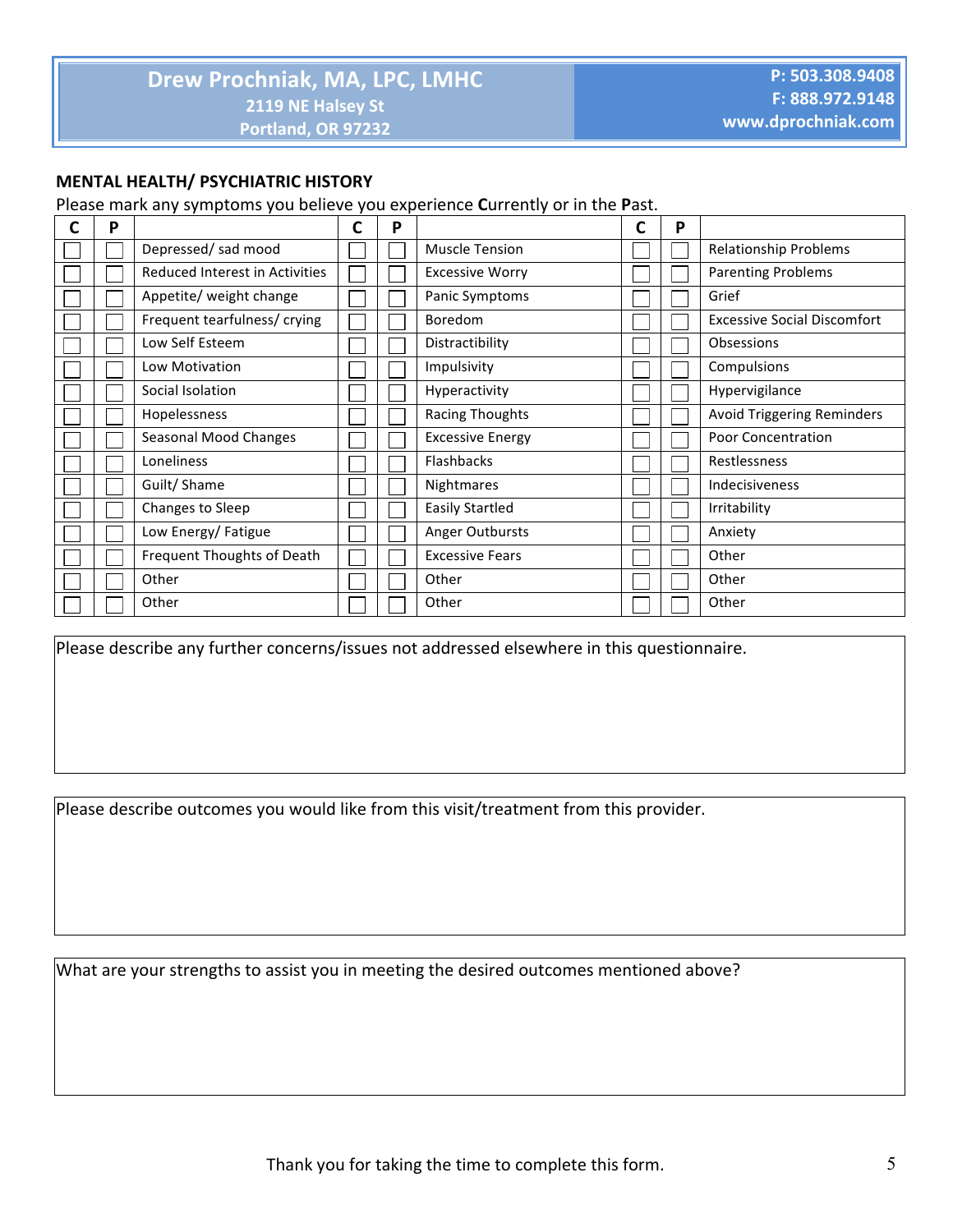**Initial \_\_\_\_\_\_**

### **INFORMED CONSENT**

#### NAME: \_\_\_\_\_\_\_\_\_\_\_\_\_\_\_\_\_\_\_\_\_\_\_\_\_\_\_\_\_\_\_\_\_\_\_\_\_\_\_\_\_\_\_\_\_\_\_\_\_\_\_\_\_\_\_\_\_\_\_\_\_ DOB: \_\_\_\_\_\_\_\_\_\_\_\_\_\_\_\_\_\_\_\_\_\_\_\_\_\_\_\_\_\_\_\_\_\_\_

After reading each section of this document thoroughly, please initial your understanding. It is the responsibility of the client to understand the information included below.

#### If you have any questions or clarification is needed, please discuss with your therapist.

#### **Confidentiality**

All information disclosed in sessions and the written records pertaining to said sessions are confidential and may not be revealed to anyone without your consent except for when disclosure is Required by Law:

- When there is a reasonable suspicion of child, dependent or elder abuse or neglect,
- When a client presents an imminent danger to themselves, to others, to property, is gravely disabled,
- When client's family members communicate to the therapist that the client presents a imminent danger to self or others.
- In a legal proceeding by or against you. If you place your mental status at issue in litigation initiated by you, the defendant may have the right to obtain the psychotherapy records and/or testimony by your therapist,
- In couples and family therapy, confidentiality and privilege do not apply between the couple or among family members unless otherwise agreed upon.

Your therapist will not release records to any outside party unless authorized to do so by all adult family members who were part of the treatment. In all these situations your therapist will use their clinical judgment when revealing such information. **Initial** 

#### **Emergencies**

If there is an emergency during your work in therapy where your therapist becomes concerned about your personal safety, the possibility of you injuring yourself or someone else, or about you receiving proper psychological care, they will do whatever they can, within the limits of the law, to prevent you from injuring yourself or others and to ensure that you receive the proper medical care. For this purpose your therapist may also contact the person whose name you have provided on the biographical sheet.

#### **Health Insurance & Confidentiality of Records**

Disclosure of confidential information may be required by your health insurance carrier or HMO/PPO/MCO/EAP in order to process claims. If you instruct your therapist, only the minimum necessary information will be communicated to the carrier. Your therapist has no control or knowledge over what insurance companies do with the information submitted or who has access to this information. You must be aware that submitting a mental health invoice for reimbursement carries a certain amount of risk to confidentiality, privacy or to future capacity to obtain health or life insurance or even a job. The risk stems from the fact that mental health information is likely to be entered into insurance companies computers and is likely to be reported to the National Medical Data Bank. Accessibility to companies computers or to the National Medical Data Bank database is always in question as computers are inherently vulnerable to break-ins and unauthorized access. Medical data has also been reported to be legally accessed by law enforcement and other agencies, which also puts you in a vulnerable position. **In the accessed** by law enforcement and other agencies, which also puts you in a vulnerable position.

#### **E-Mails, Cell Phones, Computers and Faxes**

It is very important to be aware that computers, e-mail, cell phone and fax communication can be relatively easily accessed by unauthorized people and, can compromise the privacy and confidentiality of such communication. Your therapist's e-mails are not encrypted, their computers, however, are equipped with a firewall, a virus protection and a password. Please notify your therapist if you decide to avoid or limit, in any way, the use of any or all communication devices, such as e-mail, cell phone or fax. Please do not use e-mail or faxes for emergencies. Texting is not an available means of communication.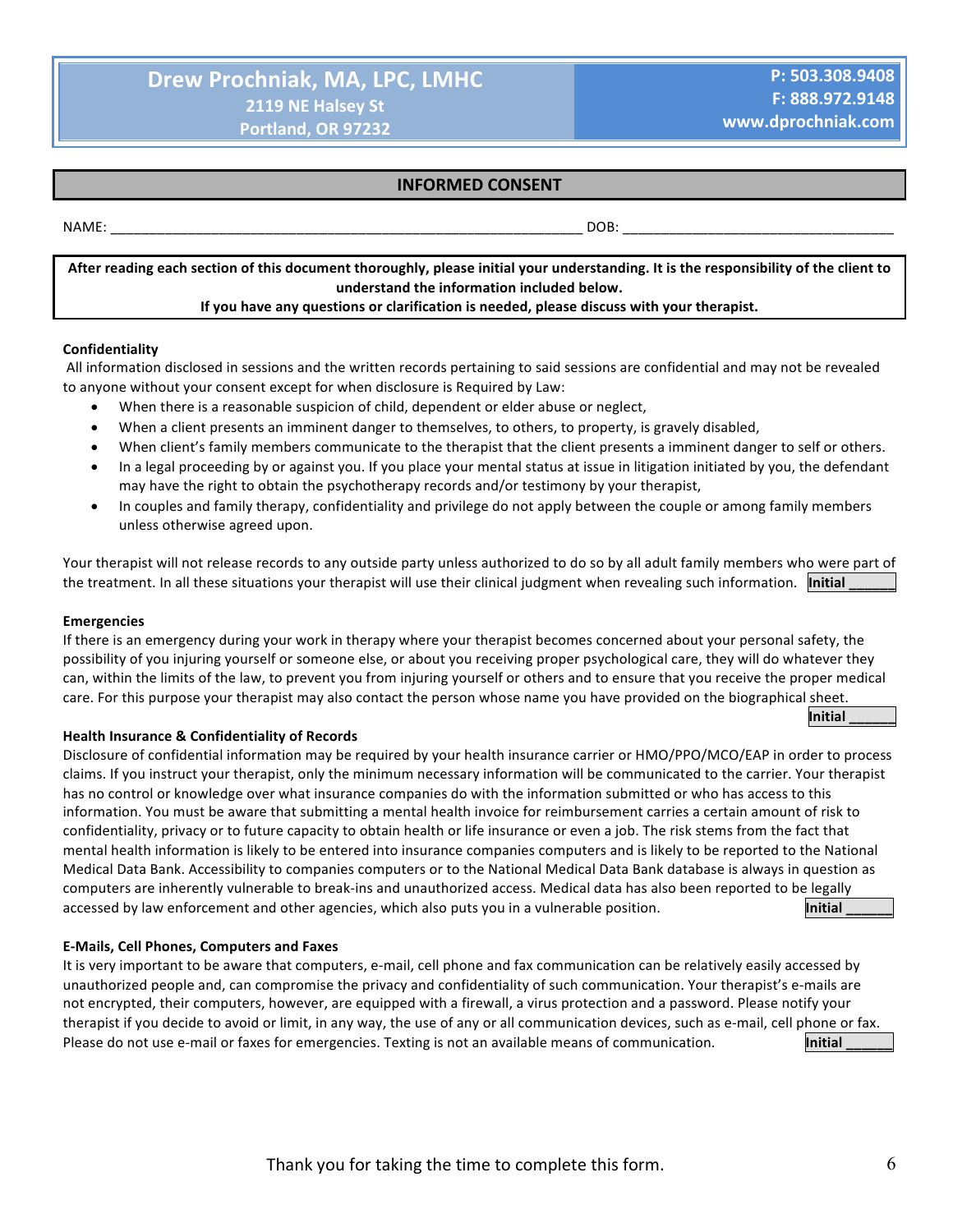#### **Litigation Limitation**

Due to the nature of the therapeutic process and the fact that it often involves making a full disclosure with regard to many matters which may be of a confidential nature, it is agreed that should there be legal proceedings (such as, but not limited to divorce and custody disputes, injuries, lawsuits, etc.), neither you (client) nor your attorney, nor anyone else acting on your behalf will call on your therapist to testify in your or at any other proceeding. Additionally, therapy records will not be released without prior agreement between your therapist and you. **A summary of the set of the set of the set of the set of the set of t** 

#### **Records and Your Right to Review Them**

Both the law and the standards of our practices require that appropriate treatment records be kept. As a client, you have the right to review or receive a summary of your records. A written request is required to access your records. After this request is received, you will receive a summary of your records within 30 days. There are times, however, when your therapist may request to withhold these documents such as limited legal or emergency circumstances or when they believe that releasing such information might be harmful in any way. In such a case they may provide the records to an appropriate and legitimate professional of your choice. Taking the above-mentioned circumstances in consideration, if appropriate, upon your request your therapist will release information to any agency/person you specify. **All any only any of the set of the set of the set of the set of the set of the set of the set of the set of the set of the set of the set of the set of the set of the set of t** 

#### **Mediation & Arbitration**

All disputes arising out of, or in relation to these services shall first be referred to mediation, before, and as a pre-condition to the initiation of arbitration. The mediator shall be a neutral third party chosen by agreement of your therapist and you, the client. The cost of such mediation, if any, shall be split equally, unless otherwise agreed upon. In the event that mediation is unsuccessful, any unresolved controversy related to this agreement shall be submitted to and settled by binding arbitration in accordance with the rules of the American Arbitration Association which are in effect at the time the demand for arbitration is filed.

In the event that your account is overdue (unpaid) and there is no agreement on a payment plan, your therapist can use legal means (court, collection agency, etc.) to obtain payment. The prevailing party in arbitration or collection proceeding shall be entitled to recover a reasonable sum for attorneys fees, time lost as a result of arbitration, process fees and other fees associated with arbitration. In the case of arbitration the arbitrator will determine that sum. **Initial Initial** 

#### **Consultation**

Your therapist consults regularly with other professionals regarding clients; however, clients identity remains completely anonymous, and confidentiality is fully maintained. **All all all a continuous**  $\blacksquare$  **Initial**  $\blacksquare$ 

#### **Termination**

Your therapist has a responsibility to determine whether or not they can be helpful to you, and will not accept clients whose therapeutic needs they cannot meet. In such a case you will be given a number of referrals. If at any point during your treatment your therapist assesses that they are not effective in helping you reach your therapeutic goals, they are obligated to discuss it with you and, if appropriate, to terminate treatment. If you request it and authorize it in writing, they will talk to the therapist of your choice in order to help with the transition. If at any time you want another professional opinion or wish to consult with another therapist, your current therapist will assist you in finding someone qualified, and with your written consent and will provide them with the essential information needed. You have the right to terminate therapy at any time. If it is your wish to terminate therapy, a "termination session" is requested between you and your therapist. If you choose to terminate services, your therapist will offer to provide you with names of other qualified professionals whose services you might prefer. **The analyze of the set of the set of the set of the set of the set of the set of the set of the set of the set of the set of the**